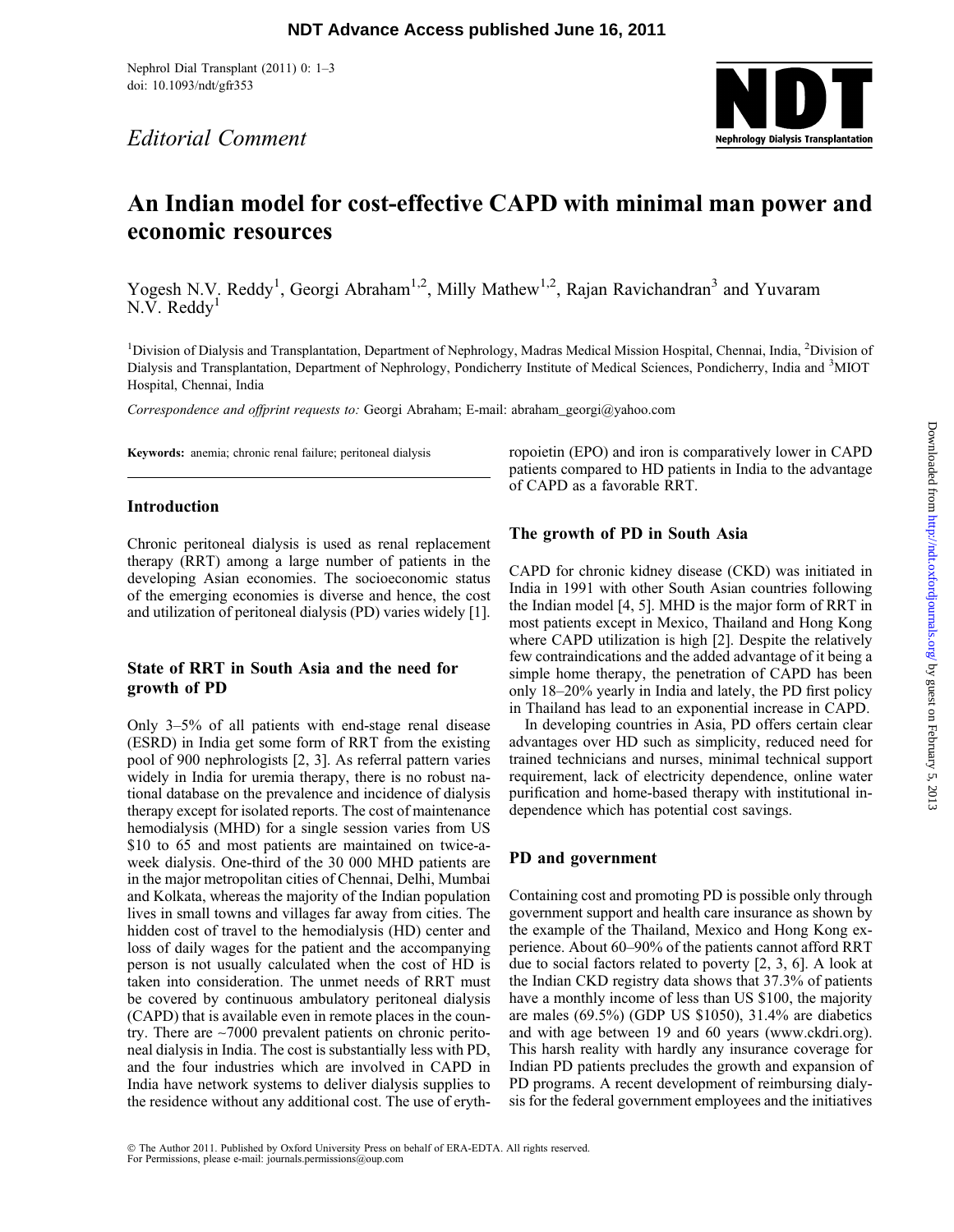taken by some of the state governments in providing access to dialysis to certain sections in the society has also expanded the CAPD program in India.

#### The role of the pharmaceutical industry

Domestic manufacture of PD fluid and accessories in India, China, South East Asia and Latin American countries has reduced the cost of treatment. The cost of currently used EPO, phosphate binders, vitamin D analogs and calcimimetics in India is given in Table 1, which is cost-effective.

In Asia and Africa, if the dialyzate manufacturing companies bring down the cost of their products on par with the GDP per capita income, a positive effect will be seen on PD utilization. The appropriate use of smaller exchange volumes (6 L/day) in patients with smaller body size or those with residual renal function can positively impact the daily cost of PD without compromising adequate dialysis. A reduction in complications of PD by implementing better 'connectology' techniques that aim at decreasing peritonitis rates may reduce the associated hospitalization and treatment costs [7]. Although expensive, in the author's singlecenter experience by using a single exchange of icodextrin in patients with congestive cardiac failure and during episodes of peritonitis, this has proved to be a cost-saving exercise in reducing hospitalization.

In CAPD patients with high transport status, vegetarianism leads to progressive depletion of serum albumin stores impacting survival as shown in our study [8–10]. They should be closely monitored for malnutrition by subjective global assessment while on CAPD, as nutritional intervention can slow down or improve malnutrition without switch to HD [9]. We do not recommend HD as a primary modality for vegetarians with high transport status. An intensive nutritional intervention with enteral feeding will be cheaper than switching over to amino acid-containing solution in developing countries.

Table 1. Current cost of EPO, phosphorus binders, vitamin D analogs and calcimimetics in India<sup>a</sup>

| Drug                            | $Cost$ (US $\})$ |
|---------------------------------|------------------|
| Sevelamer HCL (400 mg)          | 0.38             |
| Sevelamer carbonate (400 mg)    | 0.50             |
| Lanthanum carbonate (250 mg)    | 0.19             |
| CaCO3(500 mg)                   | 0.10             |
| Ca acetate $(667 \text{ mg})$   | 0.04             |
| 1-alpha vitamin $D3$ (0.25 mcg) | 0.12             |
| Calcitriol (0.25 mcg0)          | 0.32             |
| Doxercalciferol                 | 0.50             |
| Cinacalcet (30 mg)              | 1.06             |
| Mircera (50 mcg)                | 102.20           |
| Mircera (75 mcg0)               | 153.30           |
| Mircera (100 mcg)               | 205.40           |
| Eprex $(2000 U)$                | 19.80            |
| Erypro/relipoietin (2000 U)     | 10.00            |
| Iron sucrose $(100 \text{ mg})$ | 4.25             |
| $Cresp$ (25 mcg)                | 25.33            |
| Repoietin (2000 U)              | 3.33             |

<sup>a</sup>Mircera—methoxy polyethylene glycol epoetin beta Eprex; erypro, relipoietin, repoietin—EPO alpha; Cresp—Darbepoetin.

## Once-in-a-lifetime payment scheme for chronic peritoneal dialysis—a novel initiative

The 'Once-in-a-lifetime payment' scheme for patients paid to the manufacturing industry for PD supplies enabled the expansion of the PD program in India since 2003 [3]. With a legal agreement between the patient and the dialysis industry, supplies consisting of a double bag transfer set, mini caps, etc. are provided until the patient continues on CAPD. The lifetime scheme currently costs Rs 700 000 (US \$15 500) for three exchanges including all supplies delivered at the place of residence either as a single upfront payment or three installments over a period of 3 years. Under circumstances such as a switch to HD, renal transplantation or death, the remaining credit amount is refunded to the patient or family after deducting a nonrefundable amount of US \$1100. This has the added advantage of there being no cost escalation until the patient dies or switches mode of therapy.

The total number of patients enrolled is  $\sim$ 3600 patients by different dialysis providers in India. The current expenses for those under the umbrella of this lifetime scheme are US \$375–500/month while doing three to four exchanges, respectively. Similar schemes are also available for automated PD at a higher cost.

All ESRD patients anywhere in India are free to avail the scheme. A multicenter retrospective study from South India showed that of the patients who survived on PD for  $\geq$ 3 years, 46% belonged to the once-in-a-lifetime payment scheme and 21% were fully reimbursed from their employers [11].

#### PD Suraksha insurance for peritonitis

A novel initiative was introduced in 2010 by a medical insurance company involving a payment of US \$58/year ensuring coverage for peritonitis treatment including hospitalization and antibiotics for PD patients in India. All hospitalization expenses are insured up to a sum of US \$1063/year with a premium of only US \$58/year. If the patient requires catheter removal, the cost of the new catheter, implantation surgery and hospitalization is included. This scheme also provides care for the cost of HD during the interim period when the catheter has to be removed for infection.

#### Renal home care

Another unique initiative in India is the establishment of a 'renal home care' program initiated by the dialysis industry recently. This works like a call center where patients can call toll free and receive advice on CAPD from booking a doctor's appointment to instructions on catheter care and when to consult their doctor regarding complications. Each patient is given a unique patient ID number to facilitate this process. They provide training and conduct pre- and post-training evaluation to assess the effectiveness of the training provided. Reinforcement to patients to adhere to the training protocols and reminders for appointments ensure adequate patient compliance. This service is provided in English and in eight local languages.